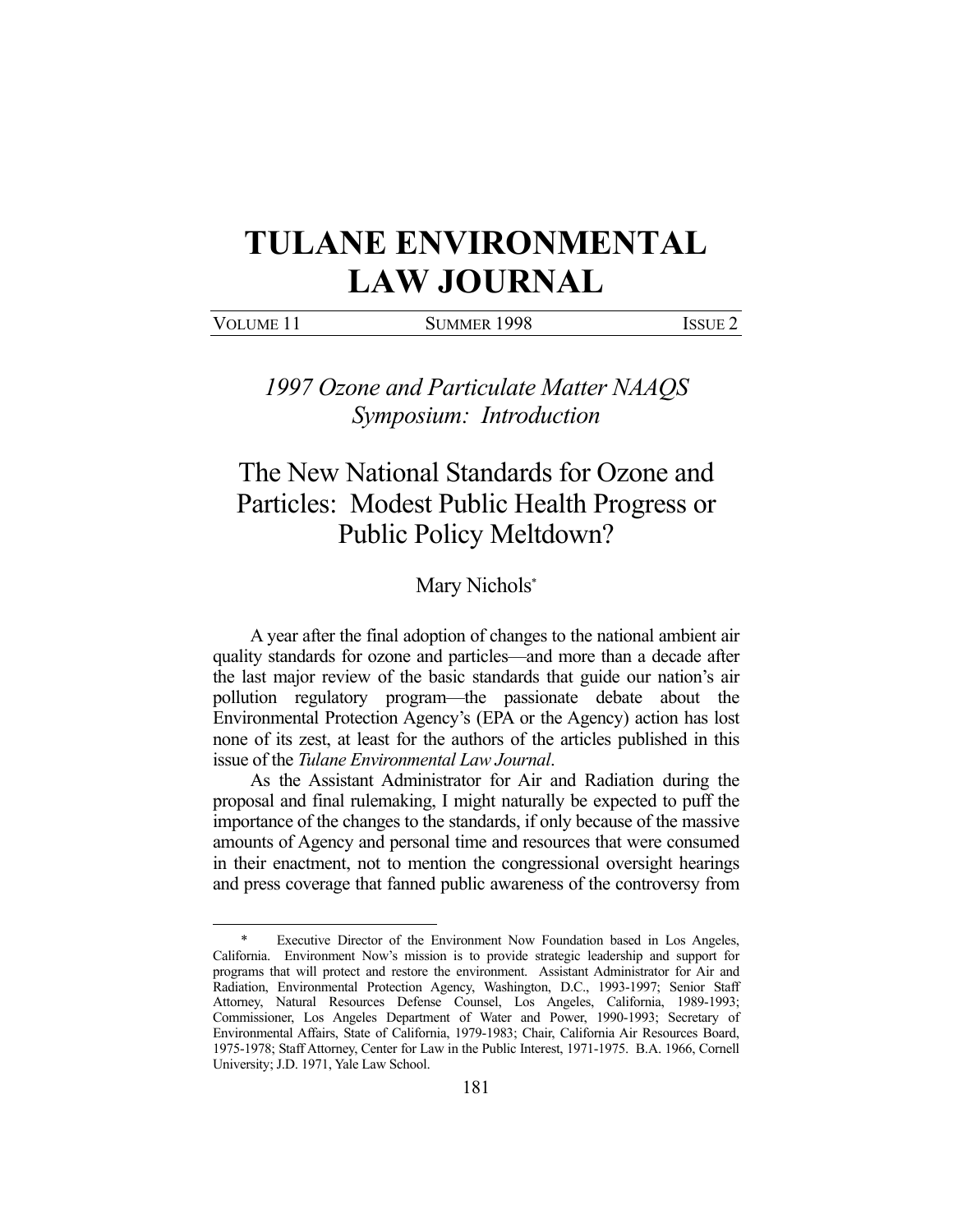late l997 through July l998. As a veteran of clean air battles dating back to the early l970s, and a Californian, my view of the actual changes wrought by the new standards is closer to that of Dr. James Lents, who points out that the new ozone standard represents a modest eight percent tightening of the standard in effect since 1979, (but an increase in allowable pollution of forty percent above the original EPA standard adopted in l971) while the new fine particle standard is roughly equivalent to a standard adopted by the California Air Resources Board based on its own review of the science. Considering the impact of the standards on current and future federal, state, and private pollution control efforts, as noted in the comments of the environmental lawyers and scholars represented herein, it is not hyperbole to say that in rewriting the two most widely violated air standards to make them conform with the most recent scientific information about the effects of these pollutants on human health and the environment, the EPA also gave the Clean Air Act (CAA) a new chance to prove itself as the most far-ranging and potent federal environmental statute ever.

 To some, the new standards are simply illegitimate and should be overturned by the courts (some authors are also involved in petitions for review now pending in the United States Court of Appeal for the District of Columbia) or Congress. Keith Cole would throw the rulemakings out on procedural grounds: failure of the agency to conduct the analysis of impact on small businesses and other small entities that he argues is required by the Regulatory Flexibility Act, as amended by the Small Business Regulatory Enforcement Fairness Act signed into law by President Clinton in 1996. The Administrator considered and rejected the applicability of these statutes to the process of determining air quality standards, despite considerable pressure from members of Congress and the Small Business Administration to do so. If Cole's argument should prevail, the Agency would be required to begin a new rulemaking process.

 Gary Marchant and C. Boyden Gray both assert that the agency should use cost-benefit analysis to set health-based standards. Gray goes so far as to claim that the Agency implicitly uses cost-benefit reasoning to arrive at its conclusions and therefore ought to be compelled, both under the Administrative Procedure Act and the due process clause of the Constitution to place such analysis on the record. Both apparently assume, although the EPA's Regulatory Impact Assessment for both standards found a net economic benefit from tightening both the ozone and particle standards, that explicit consideration of costs and benefits would have caused the EPA to conclude its review with a decision to retain the old standards. Marchant reads the law and recent court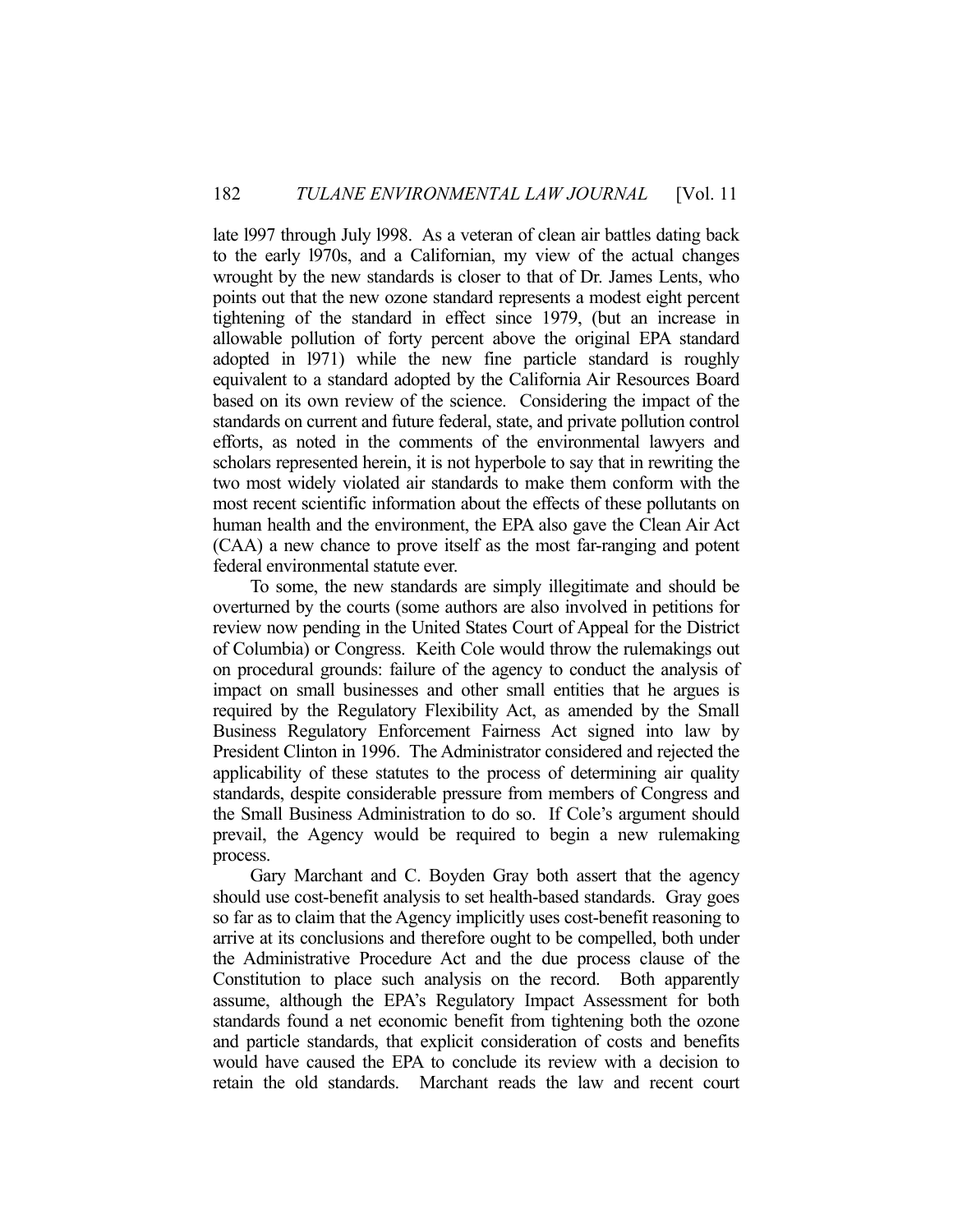decisions as allowing the EPA to use economic and political feasibility in determining where to set the health-based standards, since health studies seldom point to a threshold below which there is no adverse effect. It is unclear what weight these authors would have the Administrator give to cost projections in making a public health judgment.

 In direct rebuttal, Curtis Moore argues that it is both morally wrong and analytically impossible to weigh the future costs of regulation against potential health benefits of attaining clean air standards. The EPA has a well-documented history of over-estimating costs of compliance with emissions limitations, a natural consequence of the fact that once rules are in place industry is free to find least-cost or even profitable technology and process changes to meet the new goals while addressing other business objectives. On the benefits side, there is a chronic shortage of research funding and basic disagreement among policy makers about the propriety or usefulness of monetizing the value of a life extended or an asthma attack foregone. As long as such tools exist, it is difficult to resist using them, but Moore makes a forceful case for basing the choice of national air standards on the democratic principle that ordinary people have a right to breathe clean air. Professor David Driesen extends the defense of public health as the sole basis for setting air standards, adding additional ideas about how the use of a cost/harm test would impede the steady (if sometimes slow and contentious) progress that has characterized the clean air program since Congress passed the original CAA Amendments of 1970.

 Dr. George Thurston and Dr. James M Lents provide a more technical perspective on the new standards and the process by which they were set. Dr. Thurston addresses the complaints by some researchers that the scientific review process used by the EPA's Clean Air Science Advisory Committee in making recommendations to the Administrator was flawed because raw data underlying some of the most important epidemiological studies of airborne particles were not made available for re-analysis by the EPA or competing groups. Although he supports the EPA's use of peer-reviewed published articles, buttressed by selective third-party re-analysis of critical data sets, the push by regulated interests for legislation forcing researchers to turn over individual health records and painstakingly assembled raw data public raises both ethical and intellectual property concerns. Dr. Thurston offers the practical proposal that when science is likely to be used in highly politicized public policy decisions, the journals that publish relevant studies should insist that peer reviewers play a more active role in scientific quality assurance

 Of course, the air standards are of interest only to scientists unless they are implemented. The very public campaign against more restrictive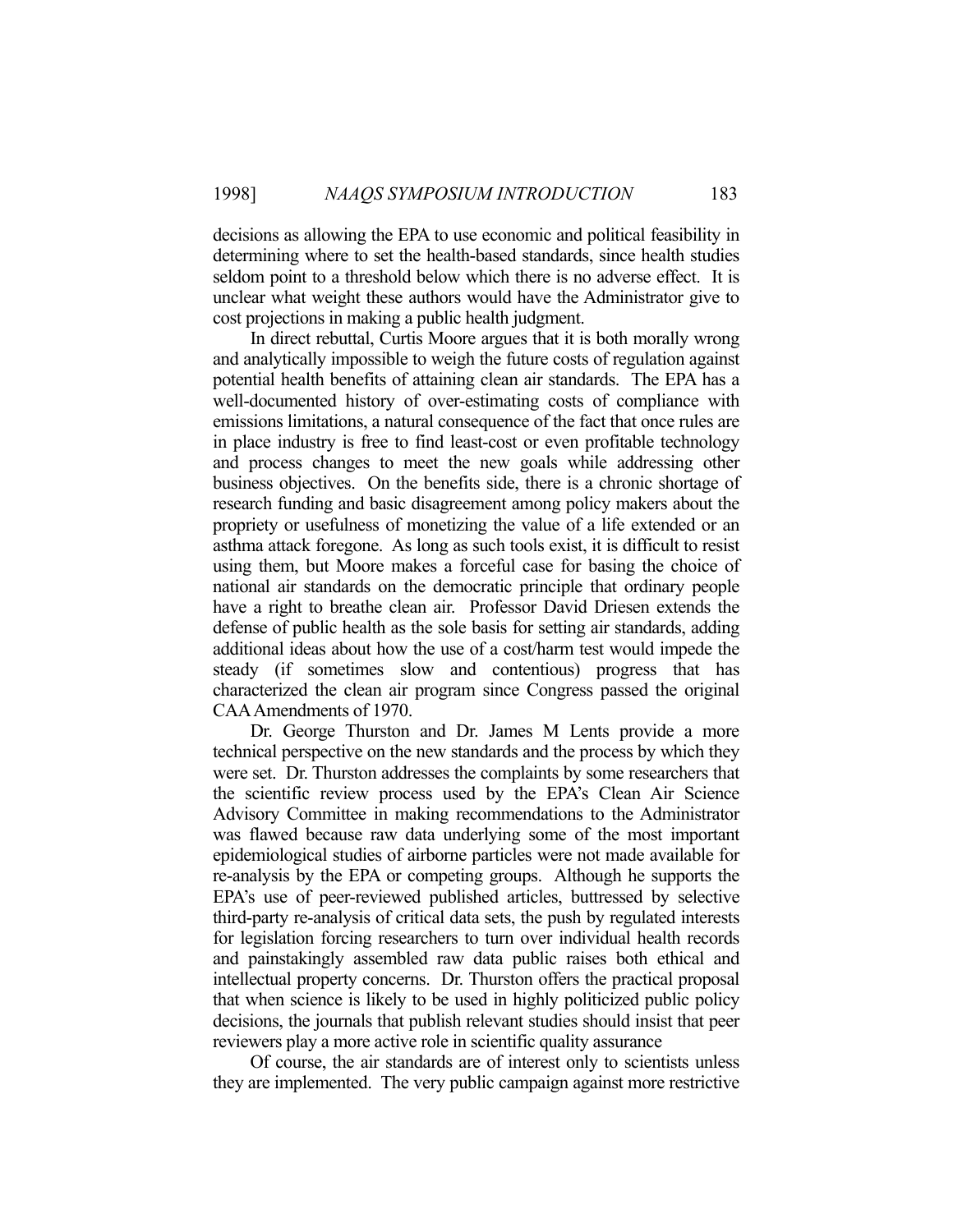standards for ozone and particles that was launched from inside the Beltway even before the EPA's proposals went to the Office of Management and Budget for interagency review was launched by the Air Quality Standards Coalition, an ad hoc group of trade associations including the National Manufacturers' Association, auto manufacturers, electric utilities, and other highly regulated industries, generated resolutions and letters from many local and state governments which had been actively engaged in politically painful efforts to comply with the old standards. The 1990 CAA Amendments compelled states with ozone violations to introduce reformulated gasoline and launch automobile inspection and repair programs, and added dozens of additional mandatory elements to State Implementation Plans. Marginal and moderate ozone nonattainment areas were rapidly coming into compliance with the 0.12 parts-per-million, one-hour standard and rejoicing in the prospect of reduced federal oversight. And, as F. William Brownell and Ross S. Antonson point out, most of the specific ozone program requirements hammered out by Congress in 1990 were expressly linked to the onehour standard. Congress was clearly not focussed on Section 109(d)(1) of the CAA, requiring the Administrator to complete a "thorough review" of the criteria and standards every five years, nor is it likely that the members contemplated the possibility that the EPA might tighten the ozone standard. After all, the EPA last completed a review of the ozone standard in 1979, and at that time, as Dr. Lents outlines, the Agency relaxed the one-hour standard.

 Brownell and Antonson detail the many implementation challenges the EPA faces in its effort to update the ozone and particle standards without slowing progress under the old standards or creating massive confusion. They are especially critical of the Agency's decision to focus attention on the role of nitrogen oxides emitted by large, coal-fired power plants in downwind states that create ozone violations in the eastern United States. Jason Grumet, to the contrary, describes how the problem of long-range ozone transport, which the EPA had begun to address through a novel multi-state process known as the Ozone Transport Assessment Group, gave the EPA the impetus to link the new ozone standard to a more aggressive approach to a group of sources that had previously escaped effective control.

 Although the new eight hour concentration-based standard is easier for some areas to meet because the longer averaging time reduces the effect of very sharp spikes in ozone readings that occur during unusual summer heat conditions, suburban areas that barely meet the old standard will incur new planning requirements. But, as Grumet shows, ozone has no respect for political boundaries. Regional-scale control programs for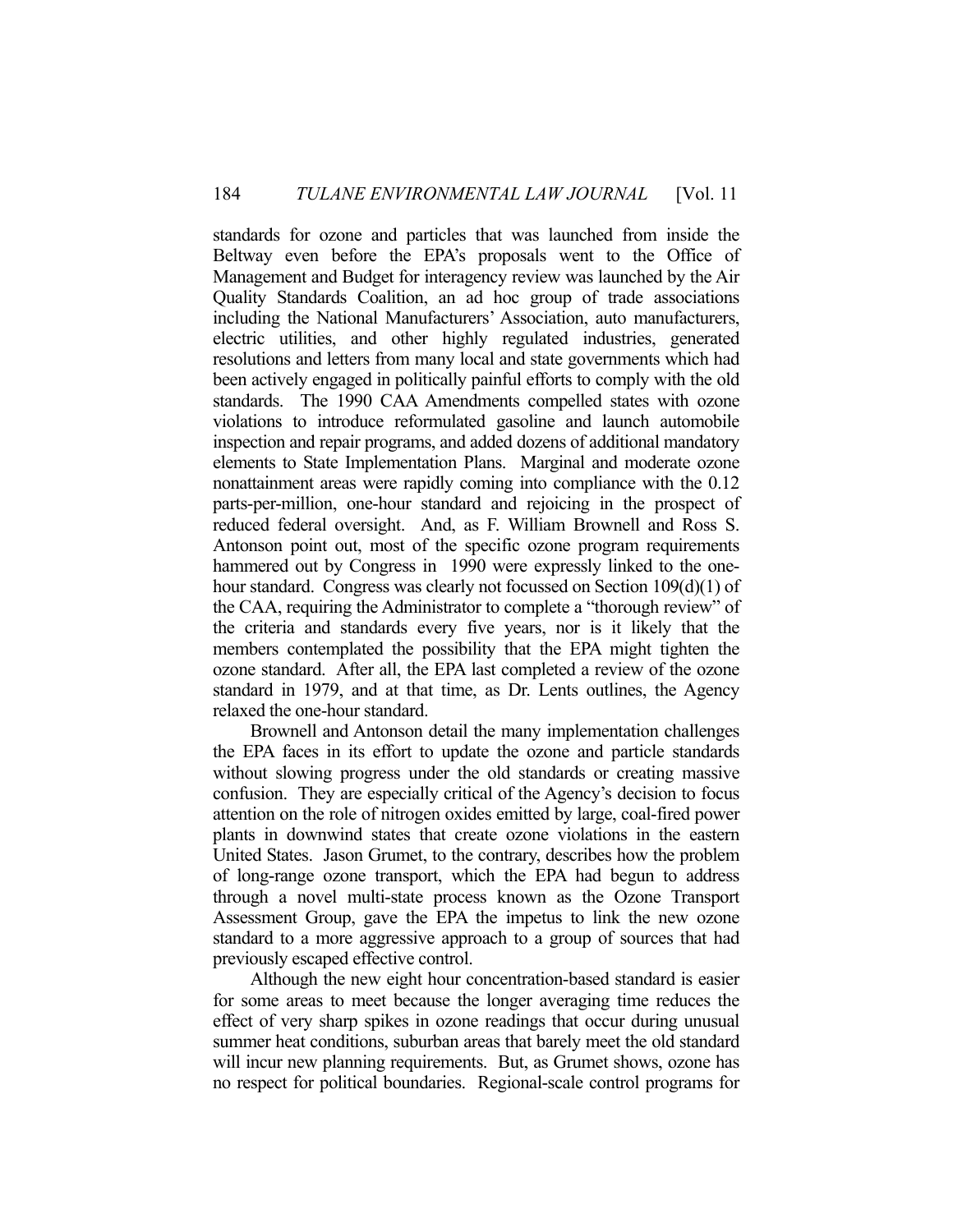large sources must be added to localized controls on toxics, while national regulations will continually need to be updated to accommodate growth in the transportation sector, including long-haul trucks, airplanes, trains, and ships. From the evidence available, the particle control program that emerges after extensive monitoring and review of new health studies will need to incorporate measures that reflect the atmospheric formation and transport of the smallest particles. Ironically, the first test of a fine particle control program will come as a result of the EPA's decision to face up to its responsibility, dating back to the l977 CAA Amendments, to protect and restore visibility in national parks and wilderness areas.

 The EPA's regional haze proposal, issued at the same time as the final ozone and particulate standards, addresses the problem of defining a visibility goal and building a program to move toward that goal. Vickie Patton and Bruce Polkowsky, the lawyer and technical expert directly responsible for developing the proposal, have produced a definitive history and lucid explanation of their approach. As the Grand Canyon Visibility Transport Commission process created in the 1990 CAA Amendments showed, there is strong support among state governors, Tribes, and the broader public in the West for new, preferably market-based, programs to address the problems of regional haze and visibility degradation. Similarly, Americans who visit their national parks in the East are often shocked to compare actual views with the vistas seen on old photos or postcards. Yet the resources devoted to visibility have been miniscule, reflecting the priority the EPA places on health protection and the difficulty of mounting a major effort to address an issue that even the environmental interest groups have not put at the top of their agenda.

 By reinforcing that goal and adding deadlines for EPA action, Congress has set in motion a process that will focus primarily on lightscattering by fine particles—the very same pollutant for which the EPA has just set a national health standard. It remains to be seen whether state and federal agencies have the will to deal with growth as well as existing sources—especially diesel-burning engines and coal burners—so tourists can enjoy clear views of our national treasures.

 A reader who takes in all the articles in this issue will have a fair picture of the challenges faced by the EPA in carrying out its responsibility to review the national air quality standards and assure the public that those standards protect public health, based on the best available science. In adopting the new standards, the Administrator took a bold step in reaffirming that public health should be the sole basis for setting the nation's primary clean air goals. When the CAA is reauthorized, Congress is likely to be under some pressure to require consideration of implementation costs before any new standards are set.